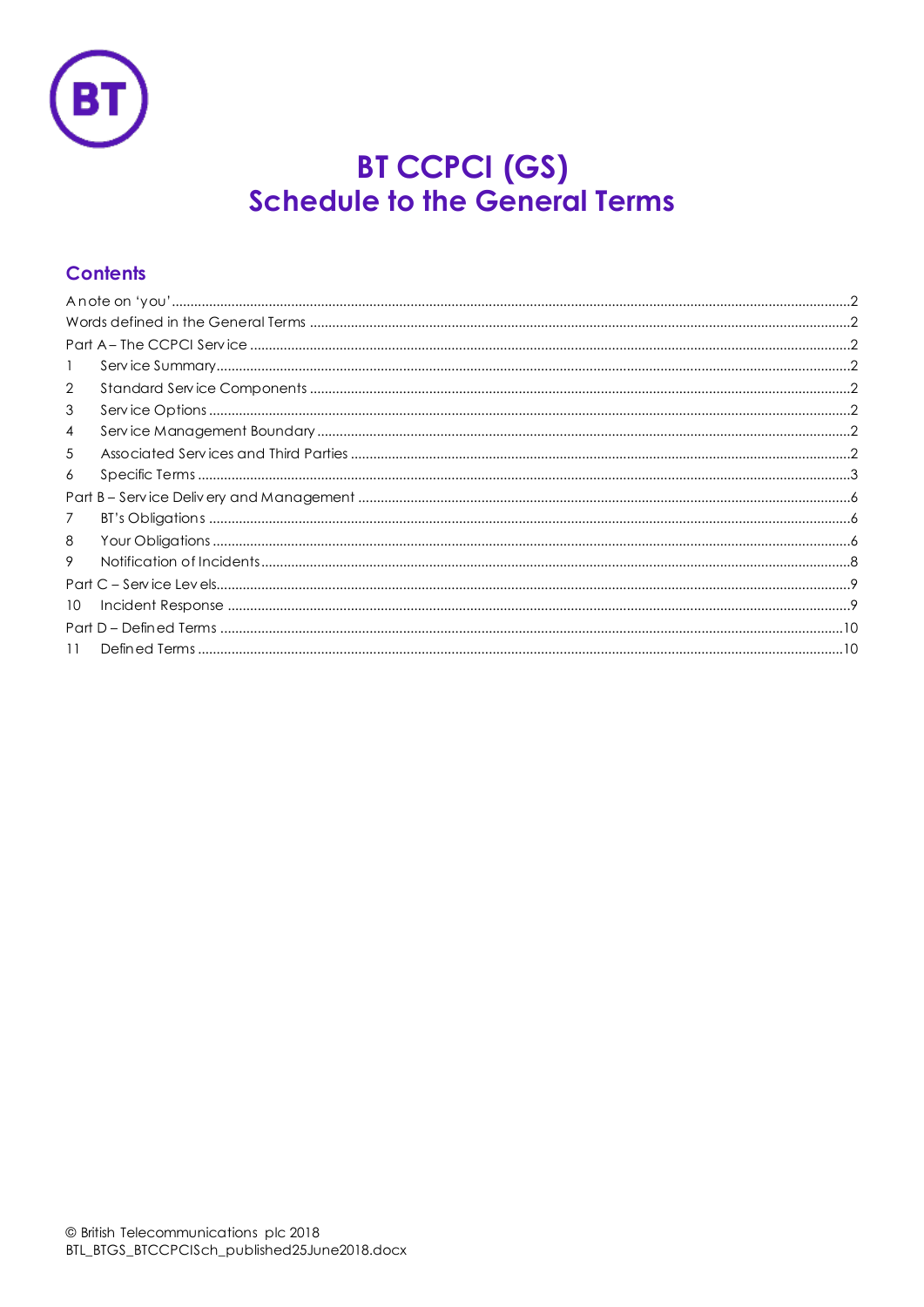

# <span id="page-1-0"></span>**A note on 'you'**

'You' and 'your' mean the Customer.

#### <span id="page-1-1"></span>**Words defined in the General Terms**

Words that are capitalised but hav e not been defined in this Schedule hav e the meanings giv en to them in the General Terms.

# <span id="page-1-2"></span>**Part A – The CCPCI Service**

#### <span id="page-1-3"></span>**1 Service Summary**

BT will prov ide you with a right to access and use a cloud-based payment serv ice which enables your Telesales Agents to receiv e payment ov er the telephone without the Telesales Agents seeing or hearing the caller's payment card information, comprising:

1.1 the Standard Serv ice Components; and

1.2 any of the Serv ice Options as set out in any applicable Order, up to the point of the Serv ice Management Boundary as set out in Paragraph [4](#page-1-6) ("**CCPCI Service**").

# <span id="page-1-4"></span>**2 Standard Service Components**

BT will prov ide you with all the following standard serv ice components ("**Standard Service Components**") in accordance with the details as set out in any applicable Order:

- <span id="page-1-9"></span>2.1 Hosting Set Up to:
	- (a) Configure the Channels;
	- (b) Define and set up of Secure Mode; and
	- (c) set up and configure customer interfaces to the PSP;
- 2.2 public, open APIs, unless you choose to purchase the Professional Serv ices Serv ice Option as set out in Paragraph [0](#page-1-8) below; and
- 2.3 SSL Certificates.

#### <span id="page-1-5"></span>**3 Service Options**

<span id="page-1-8"></span>BT will prov ide you with any of the following options ("**Service Options**") as set out in any applicable Order and in accordance with the details as set out in that Order:

#### 3.1 **Professional Services:**

- 3.1.1 Integration with Interactiv e Voice Response.
- 3.1.2 If your chosen PSP is one for which no interface into the secure configuration serv ice already exists then additional charges may apply for the dev elopment of the new interface.
- 3.1.3 If you require assistance from BT to integrate the CCPCI Serv ice into your customer system in the correct format, then this activ ity can be scoped as a professional serv ice at an additional charge.

#### <span id="page-1-6"></span>**4 Service Management Boundary**

- <span id="page-1-10"></span>4.1 BT will prov ide and manage the CCPCI Serv ice in accordance with Parts B and C of this Schedule and as set out in any applicable Order from the point where you present a Call to, or receiv e a Call from, the Channel ("**Service Management Boundary**").
- 4.2 BT will hav e no responsibility for your:
	- (a) local connectiv ity;
	- (b) Customer Equipment;
	- (c) operating systems or third party software;
	- (d) site network configuration;<br>(e) workstation software replaction
	- workstation software replacement, installation or modifications;
	- (f) PBX or internal telephony; or
	- (g) access to third party client portals or software
- 4.3 You will be responsible for ensuring the CCPCI Serv ice is configured in accordance with the Product Handbook.
- 4.4 BT does not make any representations, whether express or implied, about whether the CCPCI Service will operate in combination with any Customer Equipment or other equipment and software.

#### <span id="page-1-7"></span>**5 Associated Services and Third Parties**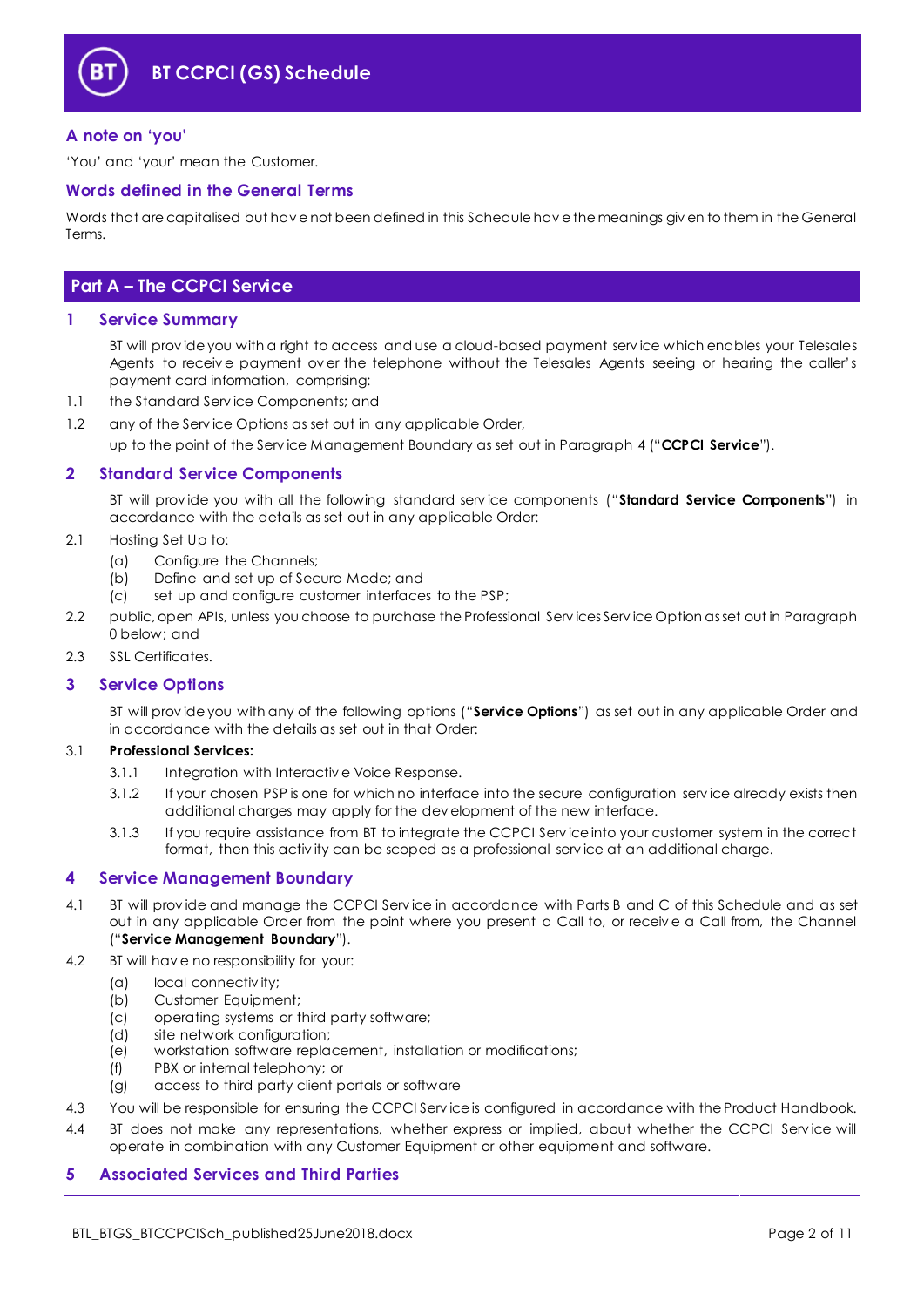

- <span id="page-2-4"></span>5.1 You will hav e the following serv ices in place that will connect to the CCPCI Serv ice and are necessary for the CCPCI Serv ice to function and will ensure that these serv ices meet the minimum technical requirements that BT specifies:
	- 5.1.1 a v oice network prov ided by BT with the requisite number of Channels;
	- 5.1.2 contractual arrangements for the management and maintenance of your PSP;
	- 5.1.3 Internet connectiv ity;
	- 5.1.4 a minimum of Internet Explorer 6, Chrome or Firefox, or other web browser that BT notifies you of, installed and running on computer systems interfacing with the CCPCI Serv ice;
	- 5.1.5 telephony end-point for each Telesales Agent;
	- 5.1.6 appropriate Local Area Network infrastructure plus any corresponding router or port switches.

#### (each an "**Enabling Service**").

5.2 If BT prov ides you with any serv ices other than the CCPCI Serv ice (including, but not limited to any Enabling Serv ice) this Schedule will not apply to those serv ices and those serv ices will be gov erned by their separate terms.

# <span id="page-2-0"></span>**6 Specific Terms**

#### 6.1 **Minimum Period of Service and Renewal Periods**

- 6.1.1 At the end of the Minimum Period of Serv ice, unless one of us has giv en Notice to the other of an intention to terminate the CCPCI Serv ice in accordance with the Contract, BT will continue to prov ide the CCPCI Serv ice and each of us will continue to perform our obligations in accordance with the Contract.
- 6.1.2 If either of us giv es Notice to the other of an intention to terminate the CCPCI Serv ice, BT will cease deliv ering the CCPCI Serv ice at the time of 23:59 on the last day of the Minimum Period of Serv ice or subsequent Renewal Period.
- <span id="page-2-5"></span>6.1.3 BT may propose changes to this Schedule or the Charges (or both) by giv ing you Notice at least 90 days prior to the end of the Minimum Period of Serv ice and each Renewal Period ("**Notice to Amend**").
- <span id="page-2-1"></span>6.1.4 Within 21 days of any Notice to Amend, you will prov ide BT Notice:
	- (a) agreeing to the changes BT proposed, in which case those changes will apply from the beginning of the following Renewal Period;
	- (b) requesting rev isions to the changes BT proposed, in which case both of us will enter into good faith negotiations for the remainder of that Minimum Period of Service or Renewal Period, as applicable, and, if agreement is reached, the agreed changes will apply from the beginning of the following Renewal Period; or
	- (c) terminating the Contract at the end of the Minimum Period of Serv ice or Renewal Period, as applicable.
- <span id="page-2-2"></span>6.1.5 If we hav e not reached agreement in accordance with Paragrap[h 6.1.4\(b\)](#page-2-1) by the end of the Minimum Period of Service or the Renewal Period, the terms of this Schedule will continue to apply from the beginning of the following Renewal Period unless you giv e Notice in accordance with Paragraph [6.1.4\(c\)](#page-2-2) or BT may giv e Notice of termination, in which case BT will cease deliv ering the CCPCI Serv ice at the time of 23:59 on the last day of the Minimum Period of Serv ice or subsequent Renewal Period as applicable.

#### 6.2 **Customer Committed Date**

- 6.2.1 If you request a change to the CCPCI Serv ice or any part of the CCPCI Serv ice, then BT may rev ise the Customer Committed Date to accommodate that change.
- 6.2.2 BT may expedite deliv ery of the CCPCI Serv ice for operational reasons or in response to a request from you, but this will not rev ise the Customer Committed Date.

#### <span id="page-2-3"></span>6.3 **Service Transition**

- 6.3.1 If you are transitioning your existing serv ices to BT, you will prov ide any information or access BT reasonably requests within a reasonable period of time before the Serv ice Start Date, including:
	- (a) an inv entory list with information relating to each Dev ice to be transitioned with relev ant specifications, including:
		- (i) the location of the Dev ice;
		- (ii) software licence information;
		- (iii) network diagrams;
		- (iv ) Dev ice name and IP addressing; and
		- (v ) details of any third party contracts, serv ice lev el agreements and equipment;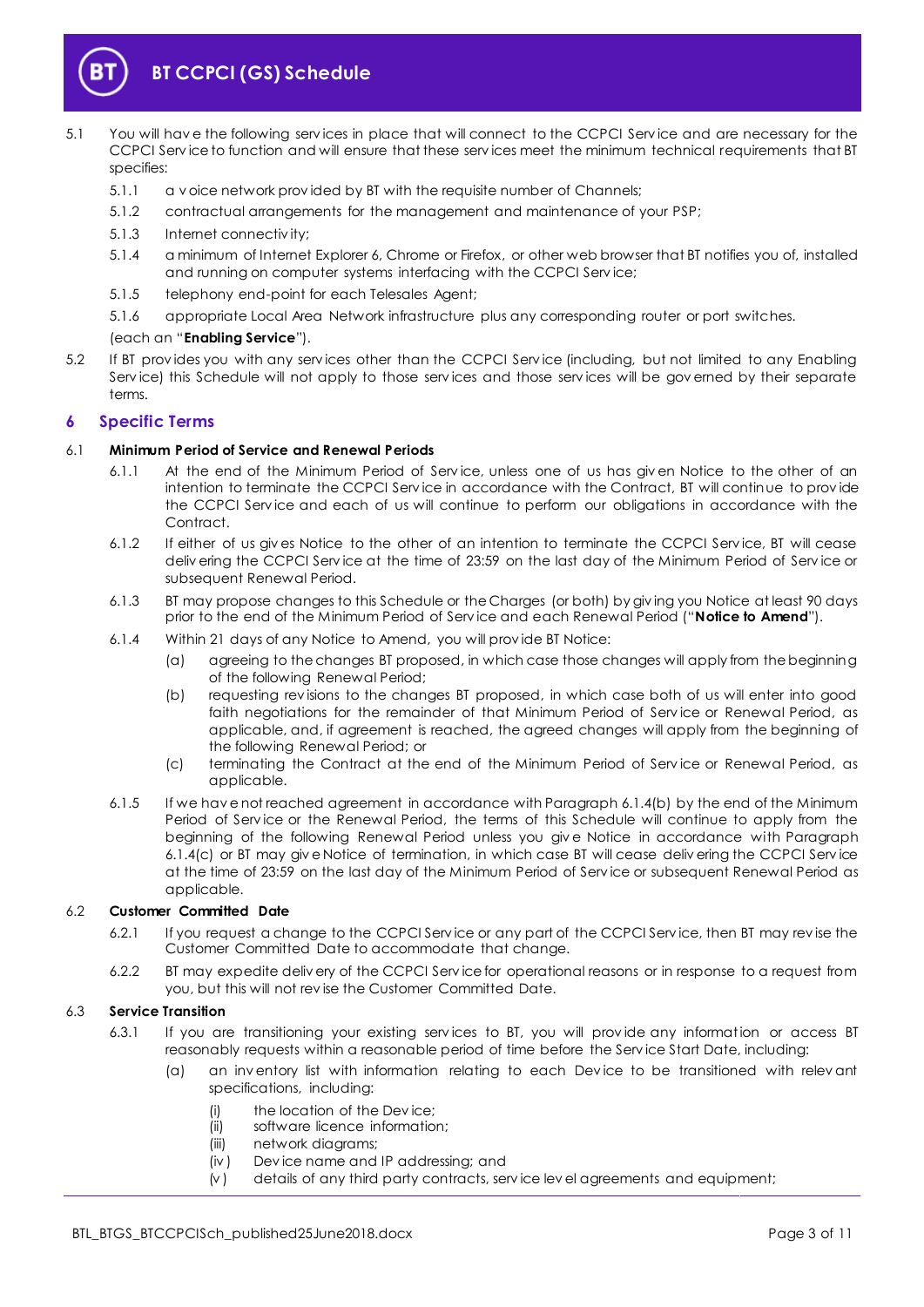

- (b) access to your Dev ices at least 10 Business Days prior to the Serv ice Start Date; and
- (c) copies of relev ant extracts of your supplier support contracts for the Dev ices that are the subject of the serv ice being transitioned. BT will assume that the existing serv ice lev el agreements with the relev ant supplier remain the same as set out in the copies prov ided to BT, unless you prov ide BT Notice.
- 6.3.2 Any changes to the inv entory prov ided in accordance with Paragraph [6.3.1\(a\)](#page-2-3) will be made in writing and:
	- (a) may cause delay to the transition of your service or the Service Start Date; and (b) may result in a change to the Charges to reflect the revised scope of the CCPC
	- may result in a change to the Charges to reflect the rev ised scope of the CCPCI Service.

#### 6.4 **Access to Emergency Services**

6.4.1 BT will not prov ide the ability for Telesales Agents to call the emergency serv ices by dialling "**999**" or "**112**" and you will make alternativ e arrangements for Telesales Agents, including the maintenance of a fixed telephone number.

#### 6.5 **Invoicing**

- 6.5.1 BT will inv oice you for the following Charges in the amounts set out in any applicable Order:
	- (a) Set- Up Charges, SSL Certificate Charges and Professional Serv ices Charges on the Serv ice Start Date, or where the installation period is estimated to be longer than one month, monthly in arrears starting from when you place an Order until the Serv ice Start Date;
	- (b) Recurring Charges, monthly in adv ance on the first day of the relev ant month and for any period where the CCPCI Service is provided for less than one month, the Recurring Charges will be calculated on a daily basis; and
	- (c) any Termination Charges incurred in accordance with Paragraph [6.6](#page-3-0) upon termination of the relev ant Serv ice.
- 6.5.2 BT may inv oice you for any of the following Charges in addition to those set out in any applicable Order:
	- (a) Charges for inv estigating Incidents that you report to BT where BT finds no Incident or that the Incident is caused by something for which BT is not responsible under the Contract; and
	- (b) any other Charges as set out in any applicable Order or the BT Price List or as otherwise agreed between both of us.

#### <span id="page-3-0"></span>6.6 **Cancellation and Termination Charges**

#### 6.6.1 **Cancellation Charges**

For the purposes of Clause 16 of the General Terms, if you cancel an Order, or part of it, any time before the Serv ice Start Date you will pay BT any Set- Up Charges BT has incurred any Charges for anything you hav e used ("**Cancellation Charges**").

#### <span id="page-3-1"></span>6.6.2 **Termination Charges**

If you terminate the Contract or the CCPCI Serv ice for conv enience in accordance with Clause 17 of the General Terms you will pay BT:

- (a) all outstanding Charges or payments due and payable under the Contract; and
- (b) any other Charges as set out in any applicable Order; and the following additional Charges that BT has to pay a supplier as a result of early termination of the CCPCI Serv ice:
- 6.6.3 In addition to the Charges set out at Paragrap[h 6.6.2](#page-3-1) abov e, if you terminate during the Minimum Period of Serv ice or any Renewal Period, you will pay BT:
	- (a) for any parts of the CCPCI Serv ice that were terminated during the first 12 months of the Minimum Period of Serv ice, Termination Charges, as compensation, equal to:
		- (i) 100 per cent of the Recurring Charges for any remaining months of the first 12 months of the Minimum Period of Serv ice; and
		- (ii) 20 per cent of the Recurring Charges for the remaining months, other than the first 12 months of the Minimum Period of Serv ice;
- 6.6.4 for any parts of the CCPCI Serv ice that were terminated after the first 12 months of the Minimum Period of Serv ice or during a Renewal Period, Termination Charges, as compensation, equal to 20 per cent of the Recurring Charges for any remaining months of the Minimum Period of Service or the Renewal Period; and

#### 6.7 **PCI DSS Compliance Obligations**

6.7.1 Other than as set out in Paragraph [6.7.2,](#page-4-0) BT will ensure the security of Cardholder Data that BT stores, processes or transmits on behalf of you in the prov ision of the CCPCI Serv ice in accordance with PCI DSS.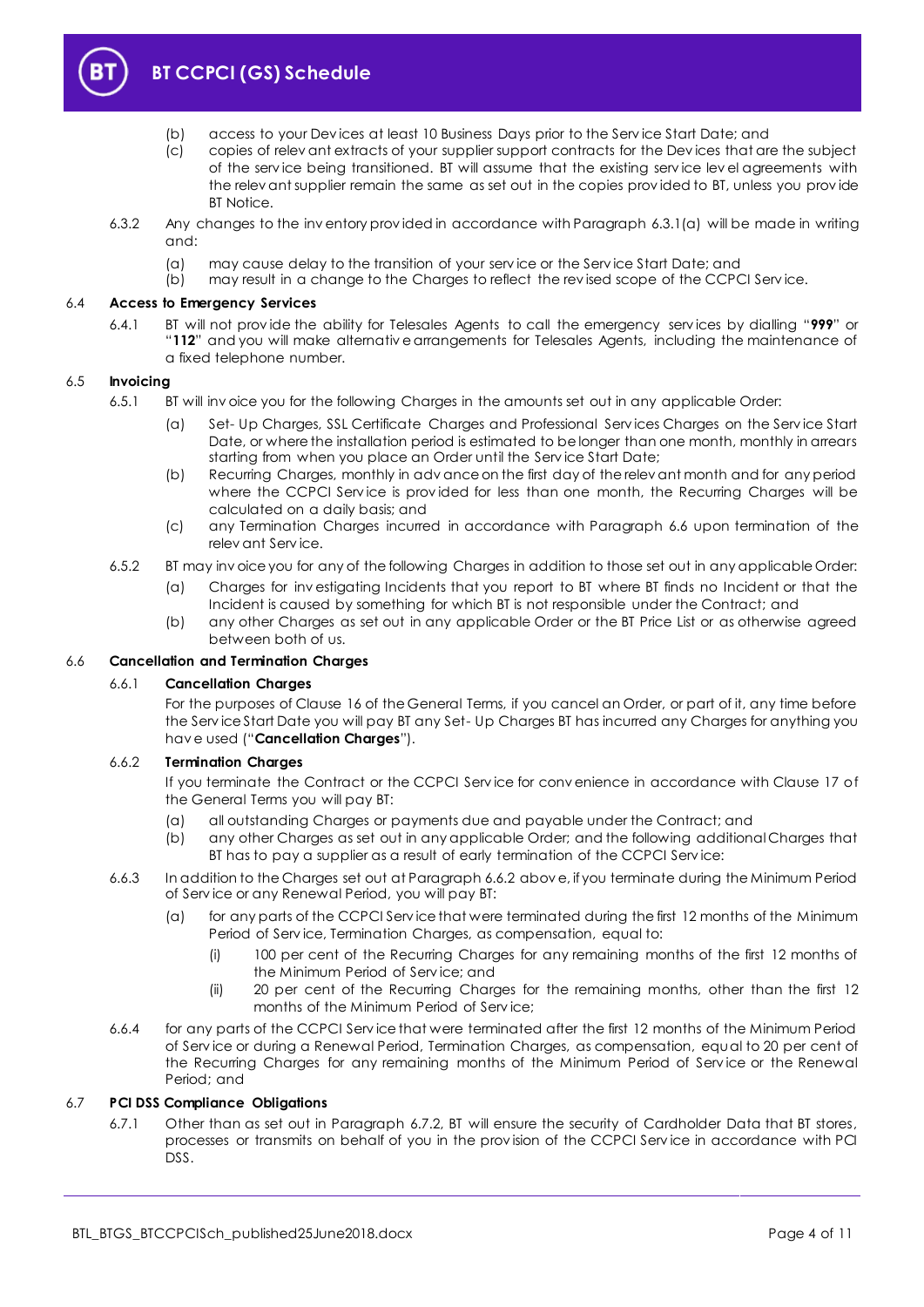

- <span id="page-4-0"></span>6.7.2 BT will not be responsible for the compliance of any other element or serv ice outside of the CCPCI Serv ice Serv ice Management Boundary with PCI DSS.
- 6.7.3 You will indemnify BT for any Claims, losses, costs or liabilities that it incurs as a result of your failure to comply with Paragrap[h 6.7.2.](#page-4-0)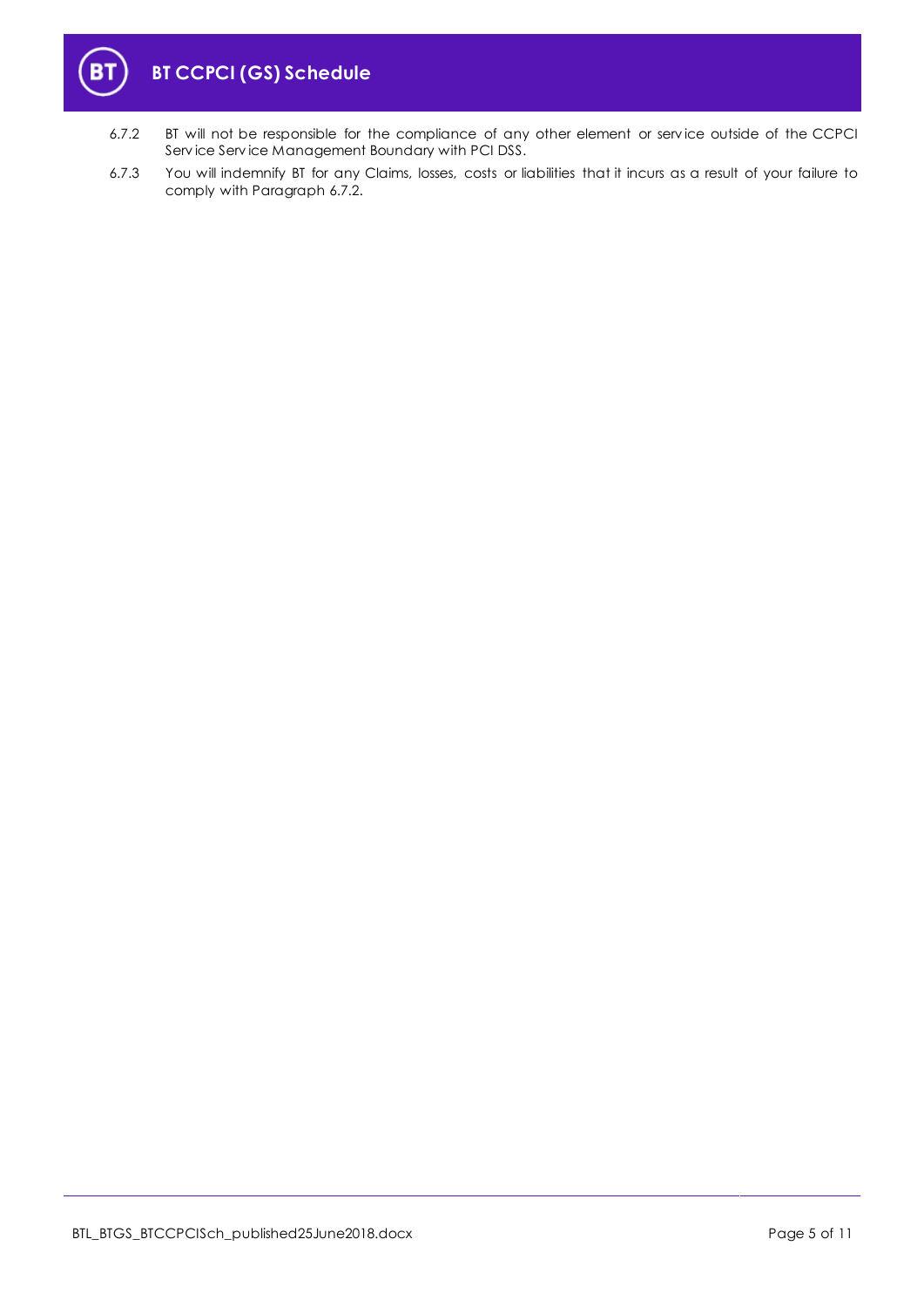

# <span id="page-5-0"></span>**Part B – Service Delivery and Management**

# <span id="page-5-1"></span>**7 BT's Obligations**

#### 7.1 **Service Delivery**

Before the Service Start Date and, where applicable, throughout the provision of the CCPCI Service, BT will:

- 7.1.1 prov ide you with contact details for the Serv ice Desk; and
- 7.1.2 a Customer Required Date and will use reasonable endeav ours to meet any Customer Required Date.

#### <span id="page-5-3"></span>7.2 **Commissioning of the Service**

Before the Serv ice Start Date, BT will:

- 7.2.1 configure the CCPCI Service:
- 7.2.2 conduct a series of standard tests on the CCPCI Service to ensure that it is configured correctly;
- 7.2.3 connect the CCPCI Serv ice to each Enabling Serv ice; and
- 7.2.4 on the date that BT has completed the activ ities in this Paragraph [7.2,](#page-5-3) confirm to you that the CCPCI Serv ice is av ailable for performance of any Acceptance Tests in accordance with Paragrap[h 8.3.](#page-5-4)

# <span id="page-5-8"></span><span id="page-5-5"></span>7.3 **During Operation**

On and from the Serv ice Start Date, BT:

- 7.3.1 Will prov ide the CCPCI Serv ice in the United Kingdom.
- 7.3.2 will respond and use reasonable endeav ours to remedy an Incident without undue delay and in accordance with the Serv ice Lev els in Part C of the Contract if BT detects or if you report an Incident on the BT Network;
- 7.3.3 may carry out Maintenance and platform updates from time to time and will use reasonable endeav ours to inform you at least fiv e Business Days before any Planned Maintenance on the CCPCI Serv ice, the BT Network, BT Equipment or Purchased Equipment, howev er, BT may inform you with less notice than normal where Maintenance is required in an emergency;
- 7.3.4 may, in the ev ent of a security breach affecting the CCPCI Serv ice, require you to change any or all of your passwords;

#### 7.4 **The End of the Service**

On termination of the CCPCI Serv ice by either of us, this Contract will automatically end and you will not be able to continue using the CCPCI Serv ice.

#### <span id="page-5-2"></span>**8 Your Obligations**

#### 8.1 **Service Delivery**

Before the Serv ice Start Date and, where applicable, throughout the prov ision of the CCPCI Serv ice, you will:

- 8.1.1 ensure that the Customer Contact has sufficient technical knowledge to be able to conv erse with BT about the CCPCI Serv ice;
- 8.1.2 ensure that the LAN protocols and applications you use are compatible with the CCPCI Service;
- 8.1.3 integrate the CCPCI Service into your CRM systems in the correct format; and
- 8.1.4 You will:
	- (a) prov ide BT with all relev ant information as may be required by BT to deliv er the CCPCI Serv ice, including but not limited to security access information and configuration information; and
	- (b) obtain and maintain all necessary licences, consents, and permissions necessary for BT, its contractors and agents to perform their obligations under the Contract;
- 8.2 If you delay prov iding any assistance to BT as agreed by both of us, BT may adjust any agreed timetable or deliv ery schedule as reasonably necessary.

#### <span id="page-5-7"></span><span id="page-5-4"></span>8.3 **Acceptance Tests**

- 8.3.1 You will carry out the Acceptance Tests for the CCPCI Service within five Business Days after receiving Notice from BT in accordance with Paragrap[h 7.2.4](#page-5-5) ("**Acceptance Test Period**").
- <span id="page-5-6"></span>8.3.2 The CCPCI Serv ice is accepted by you if you confirm acceptance in writing during the Acceptance Test Period or is treated as being accepted by you if you do not prov ide BT with Notice to the contrary by the end of the Acceptance Test Period.
- 8.3.3 Subject to Paragraph [8.3.4,](#page-6-0) the Serv ice Start Date will be the earlier of the following:
	- (a) the date that you confirm or BT deems acceptance of the CCPCI Service in writing in accordance with Paragrap[h 8.3.2;](#page-5-6) or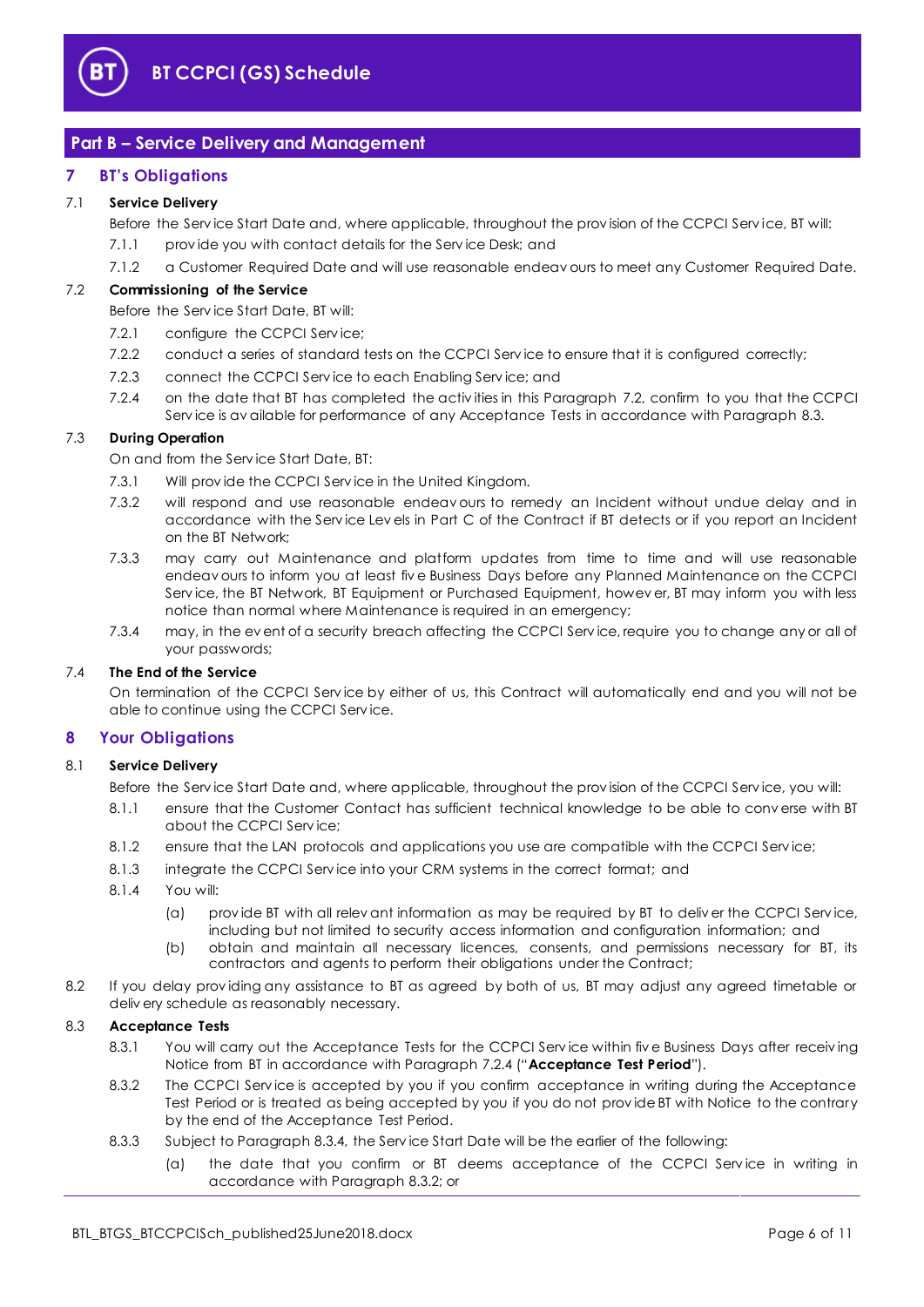

- (b) the date of the first day following the Acceptance Test Period.
- <span id="page-6-0"></span>8.3.4 If, during the Acceptance Test Period, you prov ide BT Notice that the Acceptance Tests hav e not been passed, BT will remedy the non-conformance without undue delay and prov ide you Notice that BT has remedied the non-conformance and inform you of the Serv ice Start Date.

#### <span id="page-6-1"></span>8.4 **During Operation**

On and from the Serv ice Start Date, you will:

- 8.4.1 ensure that Telesales Agents report Incidents to the Customer Contact and not to the Service Desk;
- 8.4.2 ensure that the Customer Contact will take Incident reports from Telesales Agents and pass these to the Serv ice Desk using the reporting procedures agreed between both of us, and is av ailable for all subsequent Incident management communications;
- 8.4.3 monitor and maintain any Customer Equipment connected to the CCPCI Serv ice or used in connection with a CCPCI Service:
- 8.4.4 ensure that any Customer Equipment that is connected to the CCPCI Service or that you use, directly or indirectly, in relation to the CCPCI Serv ice is:
	- (a) connected using the applicable BT Network termination point, unless you hav e BT's permission to connect by another means;
	- (b) adequately protected against v iruses and other breaches of security;
	- (c) technically compatible with the CCPCI Serv ice and will not harm or damage BT Equipment, the BT Network, or any of BT's suppliers' or subcontractors' network or equipment; and
	- (d) approv ed and used in accordance with relev ant instructions, standards and Applicable Law and any safety and security procedures applicable to the use of that Customer Equipment;
- 8.4.5 immediately disconnect any Customer Equipment, or adv ise BT to do so at your expense, where Customer Equipment:
	- (a) does not meet any relev ant instructions, standards or Applicable Law; or
	- (b) contains or creates material that is in breach of the Acceptable Use Policy and you are contacted by BT about such material,

and redress the issues with the Customer Equipment prior to reconnection to the CCPCI Serv ice;

- 8.4.6 distribute, manage and maintain access profiles, passwords and other systems administration information relating to the control of Telesales Agents access to the CCPCI Serv ice;
- 8.4.7 maintain a written list of current Telesales Agents and prov ide a copy of such list to BT within fiv e Business Days following BT's written request at any time;
- 8.4.8 ensure the security and proper use of all v alid Telesales Agents access profiles, passwords and other systems administration information used in connection with the CCPCI Serv ice and:
	- (a) immediately terminate access for any person who is no longer a Telesales Agent;
	- (b) inform BT immediately if a Telesales Agent's ID or password has, or is likely to, become known to an unauthorised person, or is being or may be used in an unauthorised way;
	- (c) take all reasonable steps to prev ent unauthorised access to the CCPCI Serv ice;
	- (d) satisfy BT's security checks if a password is lost or forgotten; and
	- (e) change any or all passwords or other systems administration information used in connection with the CCPCI Serv ice if BT requests you to do so in order to ensure the security or integrity of the CCPCI Serv ice.
- 8.4.9 supervise and control use of the Supplier Software and the CCPCI Service in accordance with the Contract<sup>+</sup>
- 8.4.10 effect and maintain adequate security measures to safeguard the Supplier Software and the CCPCI Serv ice and prev ent any unauthorised access to, or use of, the Supplier Software or the CCPCI Serv ice;
- 8.4.11 only access the Supplier Software or the CCPCI Service by means of a Channel;
- 8.4.12 not, except where allowed under the Contract or by any Applicable Law which cannot be excluded by agreement between the Parties:
	- (a) use the Supplier Software, or the CCPCI Serv ice, on behalf of or for the benefit of any third party (including use of the Supplier Software or the CCPCI Serv ice for the purpose of operating a bureau serv ice);
	- (b) attempt to obtain, or assist third parties in obtaining, access to the Supplier Software or the CCPCI Service:
	- (c) not access all or any part of the Supplier Software or the CCPCI Serv ice in order to build a product or serv ice which competes with the Supplier Software or the CCPCI Serv ice;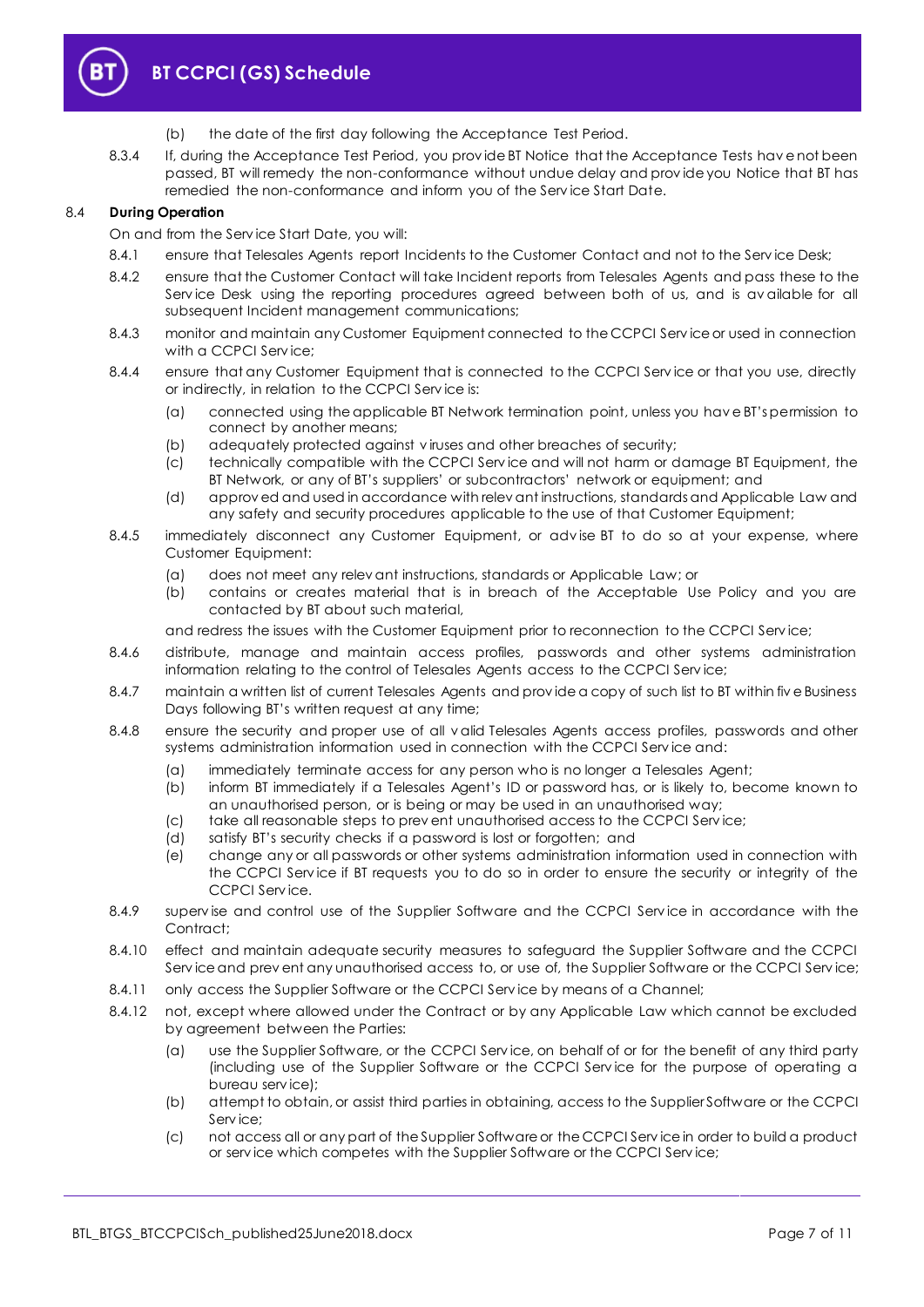

- (d) not license, sell, rent, lease, transfer, assign, distribute, display, disclose, or otherwise commercially exploit, or otherwise make the Supplier Software, the CCPCI Serv ice av ailable to any third party;
- (e) copy, modify, duplicate, create deriv ativ e works from, frame, mirror, republish, download, display, transmit, or distribute all or any portion of the Supplier Software (as applicable) in any form or media or by any means; or
- (f) rev erse engineer, disassemble, decompile, translate or modify the Supplier Software or any part of the Supplier Software (or attempt to do any of these things) without the prior permission in writing from the copyright owner. All information required to achiev e interoperability of the Supplier Software with other software programs in accordance with Section 50B of the Copyright Designs and Patents Act 1988, as amended, is av ailable from the Supplier
- <span id="page-7-1"></span>8.4.13 use reasonable endeav ours in accordance with good industry practice to ensure that the Supplier Software is not used to access, store, distribute or transmit any v irus, or any material that is unlawful, harmful, threatening, defamatory, obscene, infringing, harassing or racially or ethnically offensiv e or that facilitates any illegal activ ity or infringes the rights (including intellectual property rights) of any third party and BT reserv es the right, without liability to you, to disable access to any material that breaches the prov isions of this Paragrap[h 8.4.13;](#page-7-1) and
- 8.4.14 indemnify on demand, defend and hold harmless BT and its suppliers from and against any and all losses, demands, claims, damages, costs, expenses (including consequential losses and loss of profits, legal costs and expenses and associated v alue added tax) and liabilities suffered or incurred by BT as a result of you breaching this Paragrap[h 8.4.](#page-6-1)

# <span id="page-7-0"></span>**9 Notification of Incidents**

Where you become aware of an Incident:

- 9.1 the Customer Contact will report it to the Service Desk;
- 9.2 BT will give you a Ticket;
- 9.3 BT will inform you when it believ es the Incident is cleared and will close the Ticket when:
	- 9.3.1 you confirm that the Incident is cleared within 24 hours after hav ing been informed; or
	- 9.3.2 BT has attempted unsuccessfully to contact you, in the way agreed between both of us in relation to the Incident, and you hav e not responded within 24 hours following BT's attempt to contact you.
- 9.4 If you confirm that the Incident is not cleared within 24 hours after having been informed, the Ticket will remain open, and BT will continue to work to resolv e the Incident.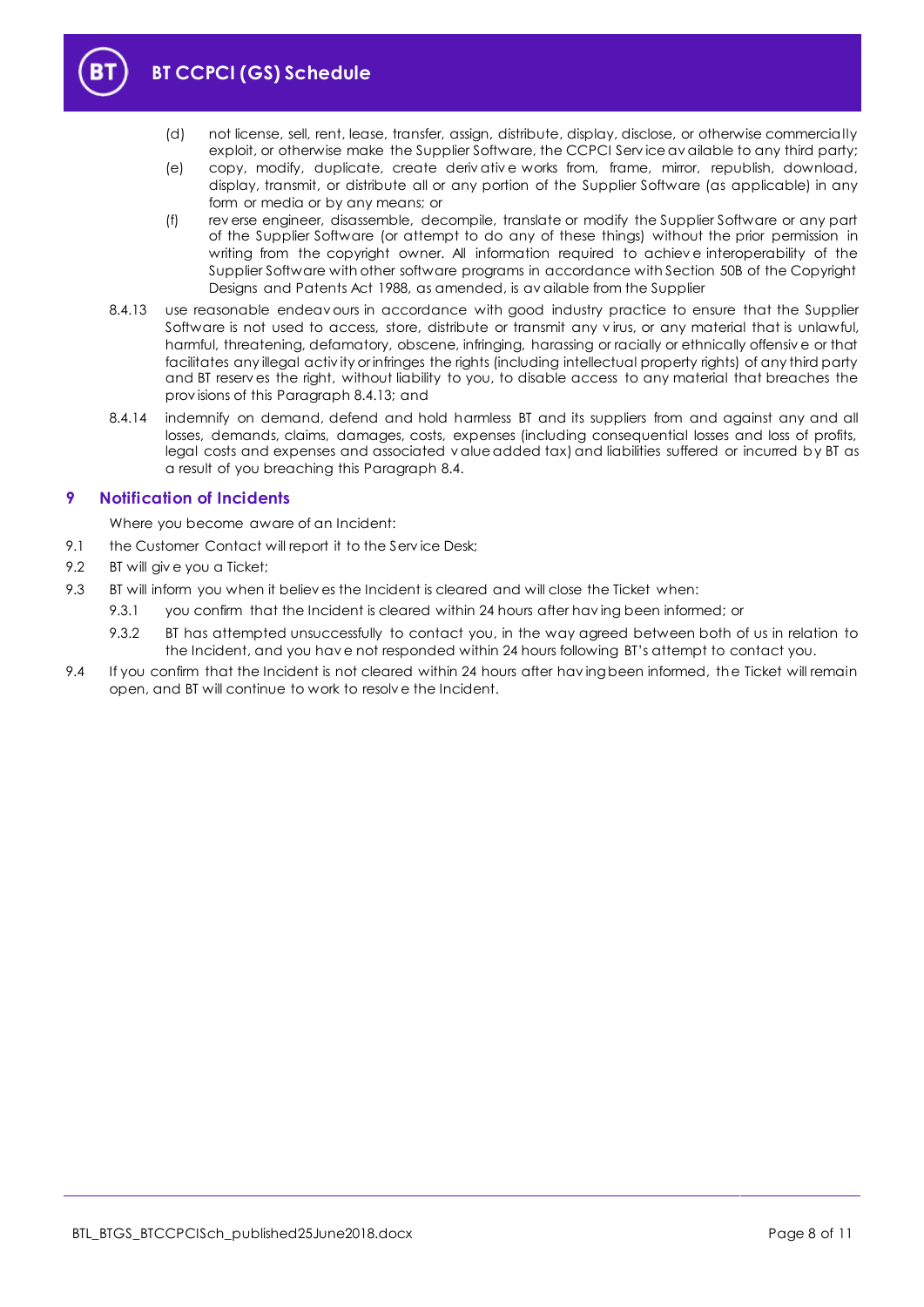

# <span id="page-8-0"></span>**Part C – Service Levels**

## <span id="page-8-1"></span>**10 Incident Response**

<span id="page-8-2"></span>10.1 You will be able to report Incidents 24 hours a day, 365 days of the year. The target response times are set out below and will commence from the receipt of the email response from BT to a reported Incident:

| Severity Level   | <b>Target Restoration Time</b>                       |
|------------------|------------------------------------------------------|
| Severity Level 1 | <b>Four Business Hours</b>                           |
| Severity Level 2 | <b>Two Business Days</b>                             |
| Severity Level 3 | <b>Five Business Days</b>                            |
| Severity Level 4 | No specific target but such Incidents will typically |
|                  | be resolved within six months                        |

(the "**Incident Response Service Levels**").

- <span id="page-8-3"></span>10.2 From the Serv ice Start Date, BT will endeav our to prov ide the CCPCI Serv ice with an annual target av ailability of 99.99 per cent ("**Availability Service Level**").
- 10.3 It is technically impracticable to prov ide a fault free serv ice and BT does not undertake to do so. BT will aim to comply with the Serv ice Lev els set out in Paragraph [10.1,](#page-8-2) but these Serv ice Lev els are targets and BT has no liability for any failure to meet them.
- 10.4 The Service Levels set out in Paragraph [10.1](#page-8-2) will not apply to the extent that a CCPCI Service failure has been caused by any of the following:
	- 10.4.1 Planned Maintenance;
	- 10.4.2 Emergency Maintenance;
	- 10.4.3 in the ev ent that Clause 8 of the General Terms applies;
	- 10.4.4 to failures due to any Force Majeure ev ent;
	- 10.4.5 to any Incident not reported in accordance with Paragrap[h 9;](#page-7-0)
	- 10.4.6 a fault on your network, or a failure by any part of your network or equipment configuration to meet the required interface requirements;
	- 10.4.7 if you cause a delay or do not prov ide any requested information in accordance with any reasonable timescales BT tells you about; or
	- 10.4.8 if you hav e not complied with the Contract.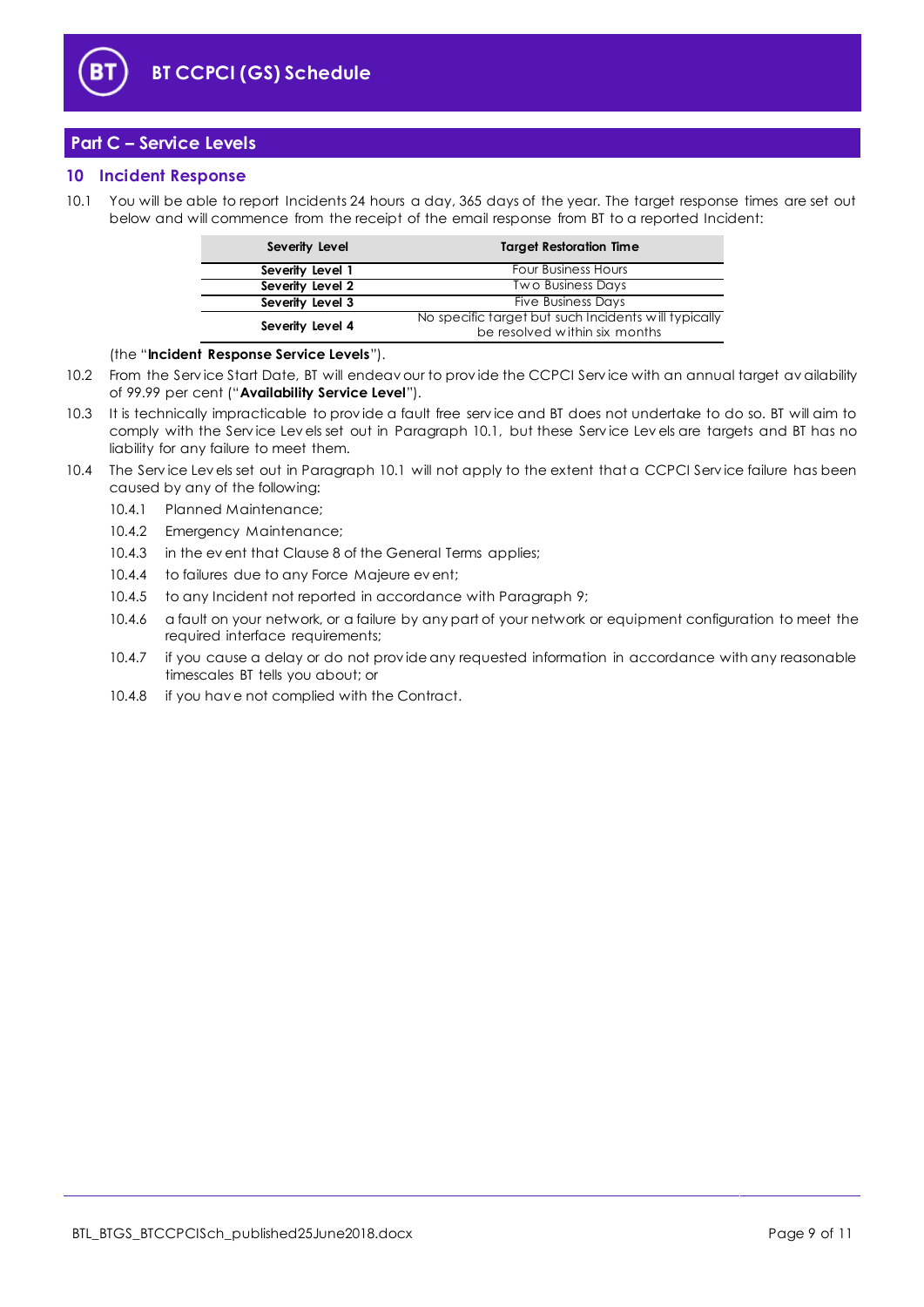

# <span id="page-9-0"></span>**Part D – Defined Terms**

#### <span id="page-9-1"></span>**11 Defined Terms**

In addition to the defined terms in the General Terms, capitalised terms in this Schedule will hav e the below meanings (and in the case of conflict between these defined terms and the defined terms in the General Terms, these defined terms will take precedence for the purposes of this Schedule). BT has repeated some definitions in this Schedule that are already defined in the General Terms. This is to make it easier for you to find the definitions when reading this Schedule.

"**Acceptance Test Period**" has the meaning giv en in Paragrap[h 8.3.1.](#page-5-7)

"**Acceptance Tests**" means those objectiv e tests conducted by you that when passed confirm that you accept the CCPCI Serv ice and that the CCPCI Serv ice is ready for use sav e for any minor non-conformities that will be resolv ed as an Incident in accordance with Paragrap[h 7.3.1.](#page-5-8)

"**APIs**" means Application Protocol Interfaces.

"**Availability Service Level**" has the meaning giv en in in Paragraph [10.2.](#page-8-3)

"**Business Hours**" means between the hours of 0800 and 1700 in a Business Day.

"**BT Website**" means the website located at URL [www.bt.com/globalserv ices](http://www.bt.com/globalservices) or such other website or URL as we may notify you from time to time.

"**Call**" means a signal, message or communication which can be silent, v isual or spoken.

"**Cardholder Data**" means the unique payment card number (typically for credit or debit cards) that identifies the issuer and the particular cardholder account. Cardholder data may also include any of the following: cardholder name, expiration date, serv ice code or Sensitiv e Authentication Data.

"**CCPCI Service**" has the meaning giv en in Paragrap[h 1.](#page-1-3)

"**Channel**" means a v oice line or a telephone number ov er which a Call is transmitted.

"**CRM**" means customer relationship management.

"**CRM Payments Pages**" means the computer system pages presented to a Telesales Agent when processing transactions from callers.

"**Customer Contact**" means any indiv idual(s) authorised to act on your behalf for CCPCI Serv ice management matters.

"**Customer Equipment**" means any equipment including any Purchased Equipment and any software, other than BT Equipment, used by you in connection with a CCPCI Serv ice.

"**Customer Required Date**" means the date prov ided by BT on which deliv ery of the Serv ice (or each part of the CCPCI Serv ice, including to each Site) is due to start.

"**Device**" means any mobile handset, laptop, tablet or other item of handheld equipment, including all peripherals, excluding SIM Cards and applications, which are in scope of the CCPCI Serv ice, as set out in the Order.

"**Emergency**" means a serious situation or occurrence that:

- (a) (a) threatens life and limb;
- (b) (b) may cause or threaten to cause damage to physical property or systems; or
- (c) (c) happens unexpectedly,

and demands immediate action.

"**Enabling Service**" has the meaning giv en in Paragrap[h 5.1.](#page-2-4)

"**General Terms**" means the general terms to which this Schedule is attached or can be found at [www.bt.com/terms,](http://www.bt.com/terms) and that form part of the Contract.

"**Hosting Set Up**" means the set up activ ity to configure the Customer's systems with the CCPCI Serv ice as set out in Paragraph [2.1.](#page-1-9)

"**Incident**" means an unplanned interruption to, or a reduction in the quality of, the CCPCI Serv ice or particular element of the CCPCI Serv ice.

"**Incident Response Service Level**" has the meaning giv en in Paragraph [10.1.](#page-8-2)

"**Internet**" means a global system of interconnected networks that use a standard Internet Protocol to link dev ices worldwide.

"**Internet Protocol**" or "**IP**" means a communications protocol for dev ices connected to the Internet that specifies the format for addresses and units of transmitted data.

"**IP Address**" means a unique number on the Internet of a network card or controller that identifies a dev ice and is v isible by all other dev ices on the Internet.

"**Licence Beneficiaries**" means Affiliate as specified in an Order who BT permits to use and access the CCPCI Service, or as otherwise approved by BT and agreed in writing by the Parties.

"**Local Area Network**" or "**LAN**" means the infrastructure that enables the ability to transfer IP serv ices within Site(s) (including data, v oice and v ideo conferencing serv ices).

"**Minimum Period of Service**" means for a period of 36 consecutiv e months beginning on the Serv ice Start Date, unless set out otherwise in any applicable Order.